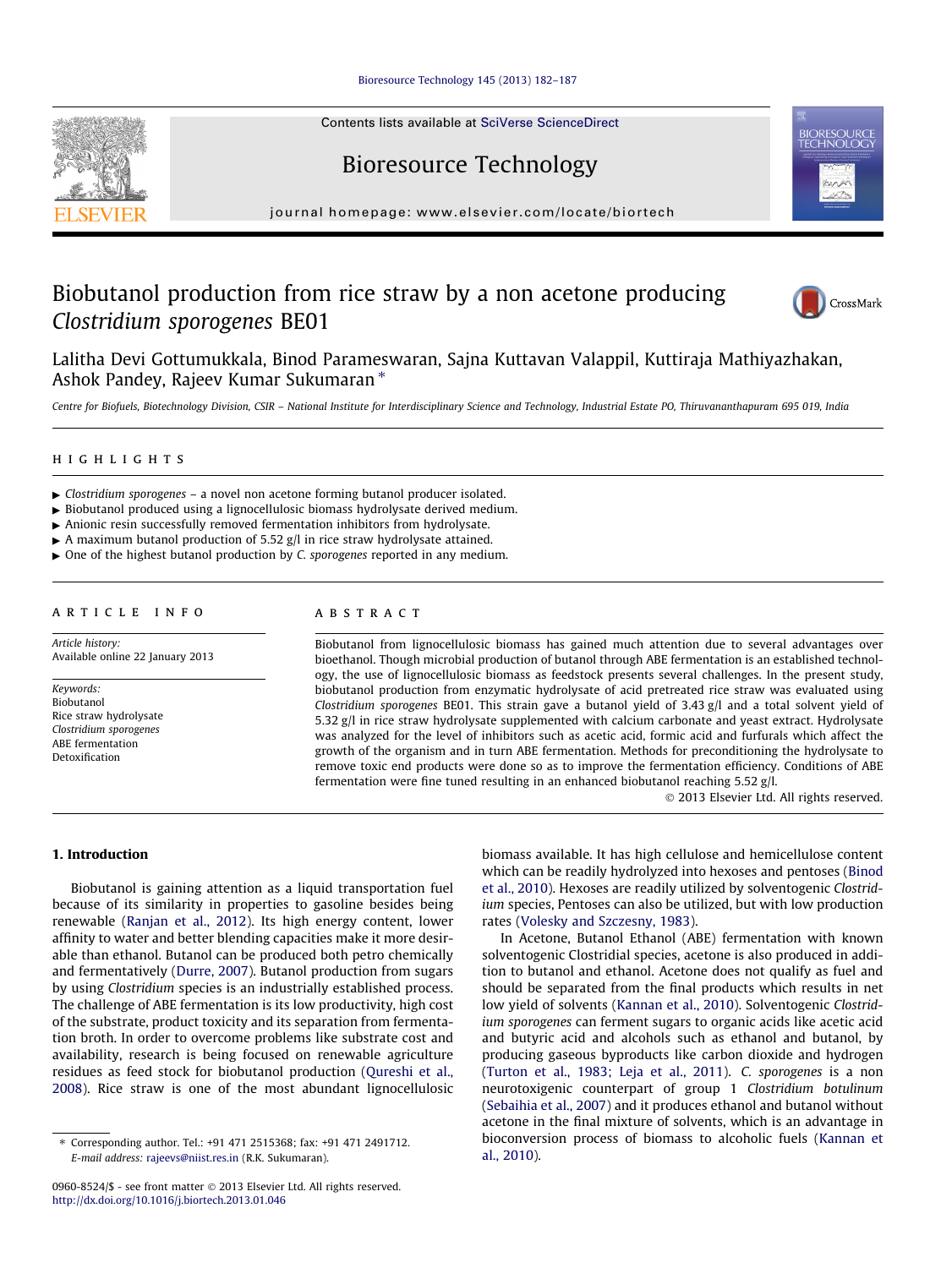The present study evaluated the production of butanol production using an enzymatic hydrolysate of dilute acid pretreated rice straw and optimized the parameters for improving yield of butanol using C. sporogenes BE01.

### 2. Methods

#### 2.1. Rice straw pretreatment and hydrolysis

Rice straw obtained locally was knife milled to a powder with maximum particle size of  ${\sim}4\,\mathrm{mm}$  and its composition analysis was done to estimate cellulose, hemicellulose, lignin and other components ([Sluiter et al., 2004, 2005](#page-5-0)). Rice straw was pretreated with 4% (w/w)  $H_2SO_4$  at a solid loading of 15% (w/w) and at 121 °C for 60 min. Solid mass was separated from the pentose containing liquid stream and was air dried at room temperature to remove excess moisture. The final moisture content of the biomass was determined and the pretreated straw was used for enzymatic hydrolysis.

Enzymatic hydrolysis was done at 10% (w/w) solids loading. Commercial acid cellulase (Zytex India Limited, Mumbai) was used for saccharification of the pretreated rice straw. Enzyme was used at 30 FPUs/g (dry substrate) concentration and the hydrolysis was performed at 50  $\degree$ C and 200 rpm for 48 h. Citrate buffer (0.05 M) was used as buffering agent to maintain the pH 4.8. The hexose stream obtained from hydrolyzed rice straw was separated from the un-hydrolyzed biomass by centrifugation and was used for fermentation.

### 2.2. Micro organism and culture conditions

C. sporogenes BE01 was isolated from contaminated cooked meat medium at the Biotechnology division of CSIR–NIIST. The culture was maintained as a spore suspension at  $4^{\circ}$ C. It was cultivated in Tryptone/glucose/yeast extract (TGY) medium to generate the pre-inoculum and inoculum for butanol fermentation. TGY medium contained in g/l Tryptone – 5, Yeast extract – 5,  $K_2$ HPO<sub>4</sub> – 1 and Glucose – 1. Cysteine HCl, 0.5 g/l was added as chemical reducing agent and resazurin, 0.01% (w/v) was added as redox indicator in the medium [\(Fukushima et al., 2002](#page-5-0)). To prepare pre-inoculum, spores were heat shocked at  $75^{\circ}$ C for 2 min and kept in ice to bring it to room temperature. Heat shocked spores (10% v/v) were inoculated into TGY medium and incubated at 37 °C for 12 h in an anaerobic chamber (Bactron I, Shelllabs, USA) purged with nitrogen gas. Actively growing cells from pre-inoculum were inoculated into fresh TGY medium to generate inoculum for fermentation. Growth of the organism was measured by taking optical density at 540 nm.

## 2.3. Detoxification of hydrolysate

Enzymatic hydrolysate of rice straw was filtered through glass microfiber filters to remove fine suspended particles. Amberlite resins XAD4, XAD7, XAD16 (Dow, USA) and the anionic resin Seralite SRA400 (SRL, India) were screened to remove inhibitors from rice straw hydrolysate. Properties of the resins are given in [Table](#page-2-0) [1](#page-2-0). Inhibitors such as acetic acid, formic acid, furfurals and hydroxymethyl furfurals present in hydrolysate were analyzed prior to detoxification and the detoxification efficiency was determined by analyzing the remaining acids and furfurals present in resin treated samples. Detoxification studies were performed in batch process. Before using the resins for detoxification studies, they were prepared as recommended by the supplier. Resins were added to the hydrolysate at  $1\%$  (w/v) and kept at 200 rpm for 8 h at  $30 \pm 2$  °C. Selection of the resin for detoxification was done based on the fermentation performance of the hydrolysates detoxified using each resin. For further detoxification studies, 60 g of selected resin was packed in the column and the clear hydrolysate was passed through the resin at a flow rate of 8 ml/min.

#### 2.4. Fermentation

Fermentation was performed with rice straw hydrolysate as the medium in 100 ml screw capped bottles containing 50 ml medium. The medium was supplemented with minerals [in g/l ( $NH_4$ )<sub>2</sub>SO<sub>4</sub> – 1.5, MgSO<sub>4</sub>.7H<sub>2</sub>O – 6, KH<sub>2</sub>PO<sub>4</sub> – 0.5, NaCl – 0.01, MnSO<sub>4</sub>.H<sub>2</sub>O – 0.01, FeSO<sub>4</sub> $-7H<sub>2</sub>O$ , 0.01] ([Hartmanis et al., 1986; Qureshi and Bla](#page-5-0)[schek, 1999\)](#page-5-0) or without. Yeast extract (1.5 g/l) was added as the source of organic nitrogen, vitamins and other essential nutrients. Calcium carbonate (4.5 g/l unless specified different) was added as buffering agent in the hydrolysate and the medium pH was adjusted to 6.7. The fermentation medium was sterilized by autoclaving (121 °C for 15 min) and cooled down to 37 °C under continuous purging of nitrogen gas. Actively growing 12 h old culture of C. sporogenes BE01 at 10% v/v was used as inoculum for butanol production, unless age and percentage of the inoculum is specified different.

## 2.5. Effect of inoculum age on butanol production by C. sporogenes BE01 in batch fermentation

Clostridium sporogenes BE01 was used as the inoculum for butanol fermentation in its active growth stage. Initial pH of the fermentation medium was maintained at 6.7. Cells grown in TGY medium were harvested at 6, 9, 12 or 24 h of growth and were used as inoculum to study the impact of inoculum age on butanol production. Inoculum concentration (10% v/v) was kept constant and fermentation was continued till 96 h. Samples were collected at regular time intervals and were analyzed for butanol production.

#### 2.6. Effect of calcium carbonate on butanol production

Calcium carbonate was used as the buffering agent to maintain the pH of the medium during fermentation ([Richmond et al., 2011\)](#page-5-0). The effect of calcium carbonate on accumulation of butanol in the fermentation medium was studied by adding different concentrations 0, 2, 5 and 10 (g/l) in the fermentation medium. pH was adjusted to 6.7 after adding calcium carbonate into the hydrolysate and the medium was autoclaved at 121  $\degree$ C for 15 min. Fermentation was performed for 96 h and samples were collected at regular time intervals to analyze butanol production.

#### 2.7. Optimization of butanol production

Central composite design was used to study the effect of independent variables and their interactions on the response (Butanol yield). The three important parameters studied were pH, inoculum concentration and calcium carbonate concentration. Minitab 15 (Minitab Inc., USA) was used for designing the experiment and also for data analysis and quadratic model construction. Response surface graphs were generated by the software to understand the effect of significant variables and their interactions. The optimum levels of these individual parameters and their combinations were derived from the graphs. For the three variables, the second order polynomial model equation fitted was:

$$
Y = \beta_0 + \beta_1 X_1 + \beta_2 X_2 + \beta_3 X_3 + \beta_{11} X_1^2 + \beta_{22} X_2^2 + \beta_{33} X_3^2 + \beta_{12} X_1 X_2
$$
  
+  $\beta_{13} X_1 X_3 + \beta_{23} X_2 X_3$ 

where *Y* is the response,  $\beta_0$ ,  $\beta_1$ ,  $\beta_2$  and  $\beta_3$  are regression coefficients and  $X_1, X_2$  and  $X_3$  were coded values of pH, inoculum concentration and  $CaCO<sub>3</sub>$  concentration, respectively.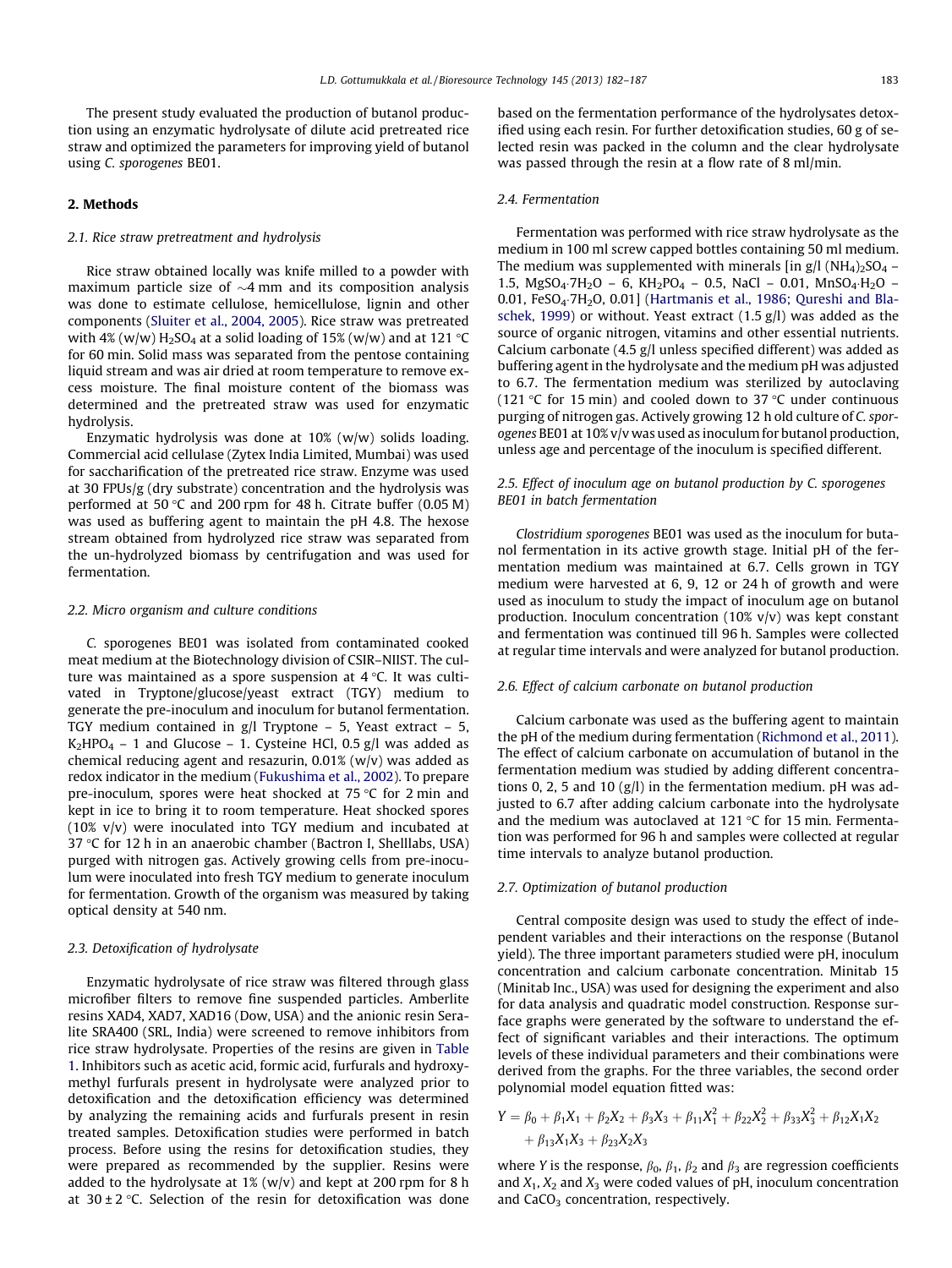<span id="page-2-0"></span>

| 184 | L.D. Gottumukkala et al. / Bioresource Technology 145 (2013) 182–187 |  |
|-----|----------------------------------------------------------------------|--|
|-----|----------------------------------------------------------------------|--|

| $\sim$<br>$\sim$<br>. . |  |
|-------------------------|--|
|-------------------------|--|

Properties of adsorbents.

| Properties                              | XAD4                       | XAD7                         | XAD16                           | Seralite 400                                                          |
|-----------------------------------------|----------------------------|------------------------------|---------------------------------|-----------------------------------------------------------------------|
| Matrix and active group                 | Styrene-<br>divinylbenzene | Acrylic ester                | Polystyrene,<br>a polar         | Styrene/divenyl benzene with quarternary ammonium<br>functional group |
| Particle size                           | $20-60$ mesh               | $20-60$ mesh                 | $20-60$ mesh                    | $20-50$ mesh                                                          |
| Surface area                            | 725 m <sup>2</sup> /g      | $\sim$ 450 m <sup>2</sup> /g | $800 \,\mathrm{m}^2/\mathrm{g}$ |                                                                       |
| Pore size                               | $\sim$ 0.98 ml/g pore      | $1.14$ ml/g                  | $1.82$ ml/g pore                |                                                                       |
|                                         | volume                     | pore                         | volume100 Å mean pore           |                                                                       |
|                                         | 40 Å mean pore size        | volume                       | size                            |                                                                       |
| Ionic form and Ion exchange<br>capacity | -                          |                              | -                               | $Cl^-$ 3–3.5 meg/g                                                    |

#### 2.8. Analyses

Butanol, ethanol and volatile acids produced during fermentation were analyzed by gas chromatograph (Chemito GC 8610). Poropak  $Q^{\omega}$  column was used for seperation of butanol, ethanol, butyric acid and acetic acid and the separated components were detected by flame ionization detector (FID). Injector and detector temperature were 150 and 250 $\degree$ C, respectively, and oven temperature was maintained as a gradient with rise in temperature from 50 to 200 °C at the rate of 8 °C/min.

Sugars were analyzed and quantified by Shimadzu Prominence UFLC with RI detector. Rezex<sup>®</sup> RPM monosaccharide analysis column (Phenomenex) was used for the analysis of sugars at oven temperature 85 °C. De-ionized water at a flow rate of 8 ml/min was used as mobile phase and each sample was run for 30 min. Rezex<sup>®</sup> ROA organic acid analysis column (Phenomenex) at oven temperature 50 $\degree$ C was used for inhibitor analyses. PDA detector was used for detection and the analysis time was 50 min. Mobile phase used for separation was  $0.05$  M  $H<sub>2</sub>SO<sub>4</sub>$  at the flow rate 0.6 ml/min.

#### 3. Results and discussion

3.1. Comparison of biobutanol production in rice straw hydrolysates with and without mineral supplementation

Native rice straw had a composition of 47.57% cellulose, 15.75% hemicellulose, 8.66% lignin, 17.16% extractives and 9.75% ash. Hydrolysate with 39.02 g/l of glucose, 11.35 g/l xylose and 1.71 g/ l arabinose was obtained with dilute acid pretreatment and enzymatic hydrolysis of rice straw. Hemicellulose is removed with dilute acid pretreatment and enhances the enzymatic digestibility of cellulose from residual solids ([Mosier et al., 2005\)](#page-5-0). Butanol fermentation using rice straw hydrolysate was tried both with supplementation of minerals or without. With supplementation of minerals in hydrolysate, 2.79 g/l of butanol, 1.62 g/l of ethanol, 1.21 g/l of acetic acid and 3.16 g/l of butyric acid were produced and without mineral supplementation, 3.43 g/l and 1.89 g/l of butanol and ethanol, respectively, were produced including 1.0 g/ l acetic acid and 2.96 g/l butyric acid (Fig. 1a). Hexoses and pentoses were utilized by the organism for butanol production. forty four percent of glucose, 56% of xylose and 59% of arabinose was utilized by the organism from the hydrolysate without mineral supplementation and 48% of glucose, 54% of xylose and 69% of arabinose was utilized by the organism from the hydrolysate with mineral supplementation (Fig. 1b). Solvent production was higher without mineral supplementation; this could be due to the natural presence of minerals in rice straw like potassium, phosphorous, iron and calcium in their oxidized forms and also small amounts of magnesium, sulfur and sodium ([Kadam et al., 2000\)](#page-5-0). [Mussatto](#page-5-0) [and Roberto \(2005\)](#page-5-0) reported decrease in xylitol production with addition of nutrients to rice straw hydrolysate medium and also



Fig. 1a. Comparison of acids and solvents production by C. sporogenes BE01 in rice straw hydrolysate with and without mineral supplementation.



Fig. 1b. Comparison of sugar utilization by C. sporogenes BE01 from rice straw hydrolysate with and without mineral supplementation.

mentioned that it could be probably due to imbalance between ionic nutrition. Ammonium sulfate can also have negative effect on the organism and fermentation by releasing sulfate ions and decreasing the pH of the medium [\(Mussatto and Roberto, 2005\)](#page-5-0).

#### 3.2. Effect of inoculum age on butanol fermentation

The results shown in [Fig. 2](#page-3-0) indicated that the age of inoculum influences solvent production. The 12 h old inoculum supported higher butanol production (3.32 g/l) when compared to other inocula. There was a decrease in butanol production when 24 h old inoculum was used. Inoculum age and the culture motility control the production of solvents and trigger the activity of enzymes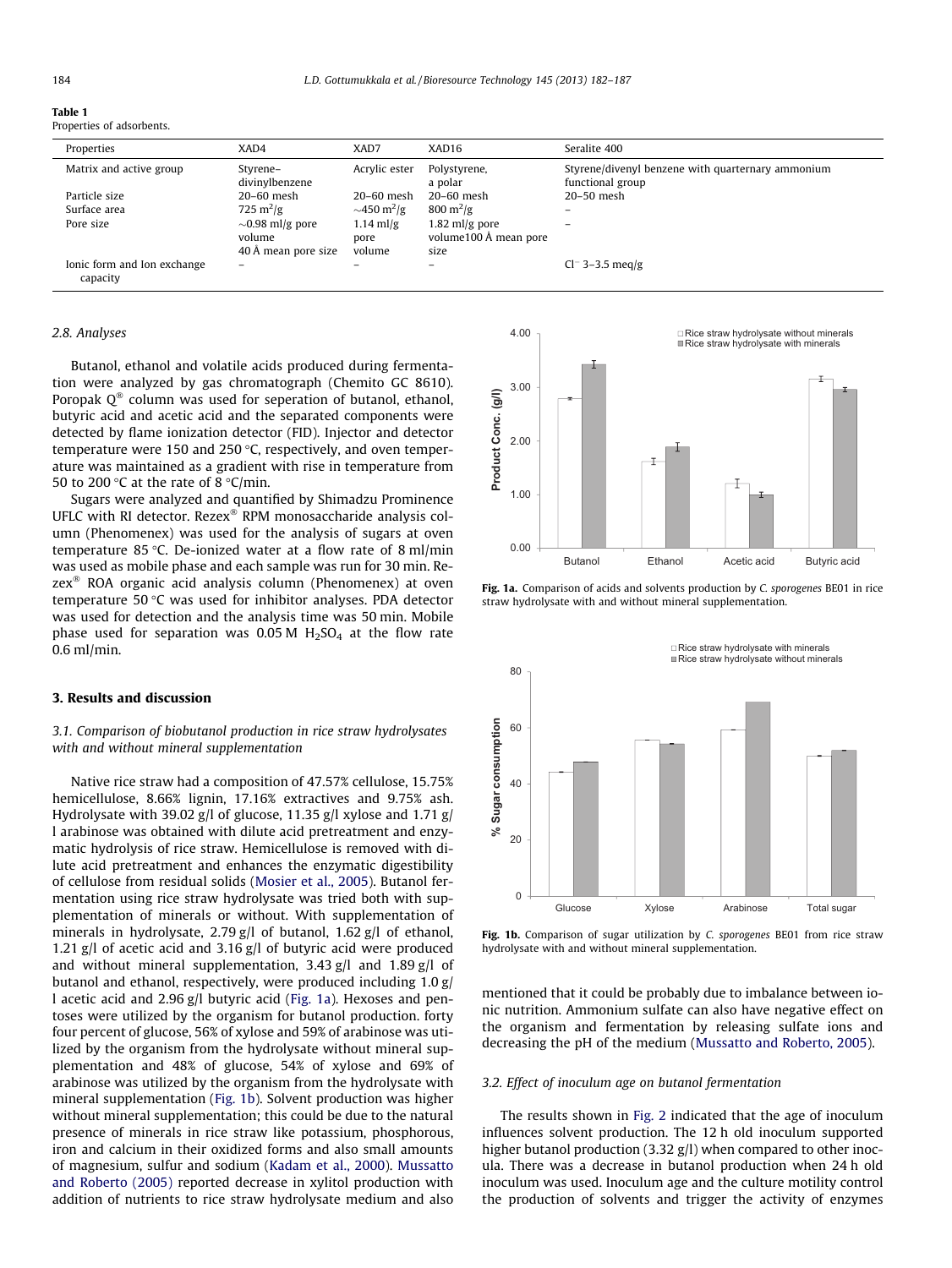<span id="page-3-0"></span>

Fig. 2. Effect of inoculum age on butanol production.

operating in solventogenic phase [\(Spivey, 1978](#page-5-0)). [Jones et al. \(1982\)](#page-5-0) correlated the morphological changes of Clostridium acetobutylicum P262 with its solvent production in molasses medium. It was reported that after 6 h, the chains formed by elongated rods broke and highly motile cells were released and after 14–18 h the motility of the cells decreased. Decrease in motility of the cells results in decrease in solvent production [\(Spivey, 1978\)](#page-5-0), which explains the higher butanol yield with inoculum grown for 12 h when the cells are actively growing and motile.

#### 3.3. Effect of calcium carbonate on butanol production

Hydrolysate supplemented with 10 g/l calcium carbonate supported the highest production of butanol (4.05 g/l) with a productivity 0.04 g l $^{-1}$  h $^{-1}$ . Final butanol concentration with 0, 2, and 5 g/l of calcium carbonate were 3.32, 2.35 and 1.13 g/l, respectively (Fig. 3). ABE fermentation with poorly buffered medium leads to excessive accumulation of acids. Un-dissociated acetic acid and butyric acid are inhibitory to cell growth, nutrient uptake and butanol production [\(Ezeji et al., 2005\)](#page-5-0). [Richmond et al. \(2011\)](#page-5-0) reported that calcium carbonate favored growth and butanol production of Clostridium species. It also increases the tolerance of organism to butanol and so increases the final butanol accumulation in the fermentation medium

#### 3.4. Solvent production in detoxified rice straw hydrolysate

Dilute acid pretreatment of lignocellulosic biomass releases some compounds like acetic acid, formic acid, furfurals and hydro-



Fig. 3. Effect of  $CaCO<sub>3</sub>$  concentration on butanol using rice straw hydrolysate.

xy methyl furfurals which are inhibitory for conversion of sugars to desired products ([Wickramasinghe and Grzenia, 2008](#page-5-0)). Removal of inhibitors is considered necessary to improve the solvent production by the organism. XAD7, XAD4, XAD16 and Seralite SRA-400 were evaluated for removal of inhibitors. Furfurals were found to be absent in hydrolysate, so removal of acetic acid and formic acid was studied. XAD7 and Seralite SRA-400 were found to be efficient in acid removal, where as XAD16 and XAD4 were less effective ([Table 2\)](#page-4-0). Butanol fermentation was also performed with the detoxified samples. Hydrolysate treated with Seralite SR-400 supported fermentation most efficiently compared to the other resins, attaining a butanol production of 4.78 g/l. Hydrolysates treated with XAD4 did not support improved production of solvents, but those treated with XAD16 and XAD7 supported higher the butanol production reaching 4.13 and 4.29 g/l, respectively. XAD4 treated hydrolysates gave similar butanol production (3.20 g/l) when compared to non detoxified hydrolysate, which gave 3.3 g/l. Total solvent yield was also higher in hydrolysate treated with Seralite – SRA400 (7.78 g/l) ([Fig. 4\)](#page-4-0). Enzymatic hydrolysate did not show any presence of furfurals and hydroxymethyl furfurals. Furfurals and hydroxymethyl furfurals which are generally formed by acid hydrolysis can be removed efficiently by XAD4 resin [\(Qureshi](#page-5-0) [et al., 2008](#page-5-0)). Anionic exchanger can efficiently remove both anionic and uncharged inhibitors at higher pH 10.0 ([Nilvebrant et al.,](#page-5-0) [2001](#page-5-0)). They can also efficiently remove acids like levulinic acid, acetic acid, formic acid and furfurals [\(Chandel et al., 2011](#page-5-0)) which explain the better performance of Seralite SRA400 for detoxifying the hydrolysate.

## 3.5. Time course study of butanol production with detoxified and non detoxified hydrolysates

Anionic resin (Seralite SRA400 was found better for detoxification of rice straw hydrolysate and hence used for further detoxification studies. The maximum butanol production  $(4.62 \text{ g/l})$  was obtained with detoxified hydrolysate at 96 h with a productivity of 0.05 g  $l^{-1}$  h<sup>-1</sup>. Non detoxified hydrolysate also supported a maximum butanol production of 3.32 g/l at 96 h with a productivity of 0.03  $g l^{-1} h^{-1}$ . Butanol production in detoxified hydrolysate increased from 72 to 96 h, compared to the non-detoxified hydrolysate in which the butanol production had dropped on extended incubation from 72 to 96 h [\(Fig. 5\)](#page-4-0). [Ranjan et al. \(2012\)](#page-5-0) had reported an butanol production of 12.7 g/l and a yield of 0.38  $g^{-1}$ which was achieved with enzymatically hydrolyzed acid pretreated rice straw by using C. acetobutylicum MTCC 481. In an earlier report, rice straw and sugarcane bagasse hydrolysates were detoxified with ammonium sulfate precipitation and activated charcoal treatment and ABE concentration of 18.1 g/l was obtained ([Soni et al., 1982\)](#page-5-0). [Qureshi et al. \(2008\)](#page-5-0) reported that dilute acid treated corn fiber hydrolysate inhibited the cell growth and butanol production and detoxification with XAD4 resin is needed to improve the fermentation efficiency.

3.6. Response surface optimization of butanol production in rice straw hydrolysate

The study of parameters optimization by central composite design for butanol production gave the following polynomial equation for the model.

Butanol 
$$
(g/I) = -64.575 - 0.2673X_1 + 0.2079X_2 + 21.3261X_3 - 0.03101X_1^2 - 0.03013X_2^2 - 1.666X_3^2 + 0.02458X_1X_2 + 0.09843X_1X_3 - 0.0229X_2X_3.
$$

 $X_1, X_2$  and  $X_3$  are inoculum age, pH and calcium carbonate, respectively. pH and inoculum age were found to be significant variables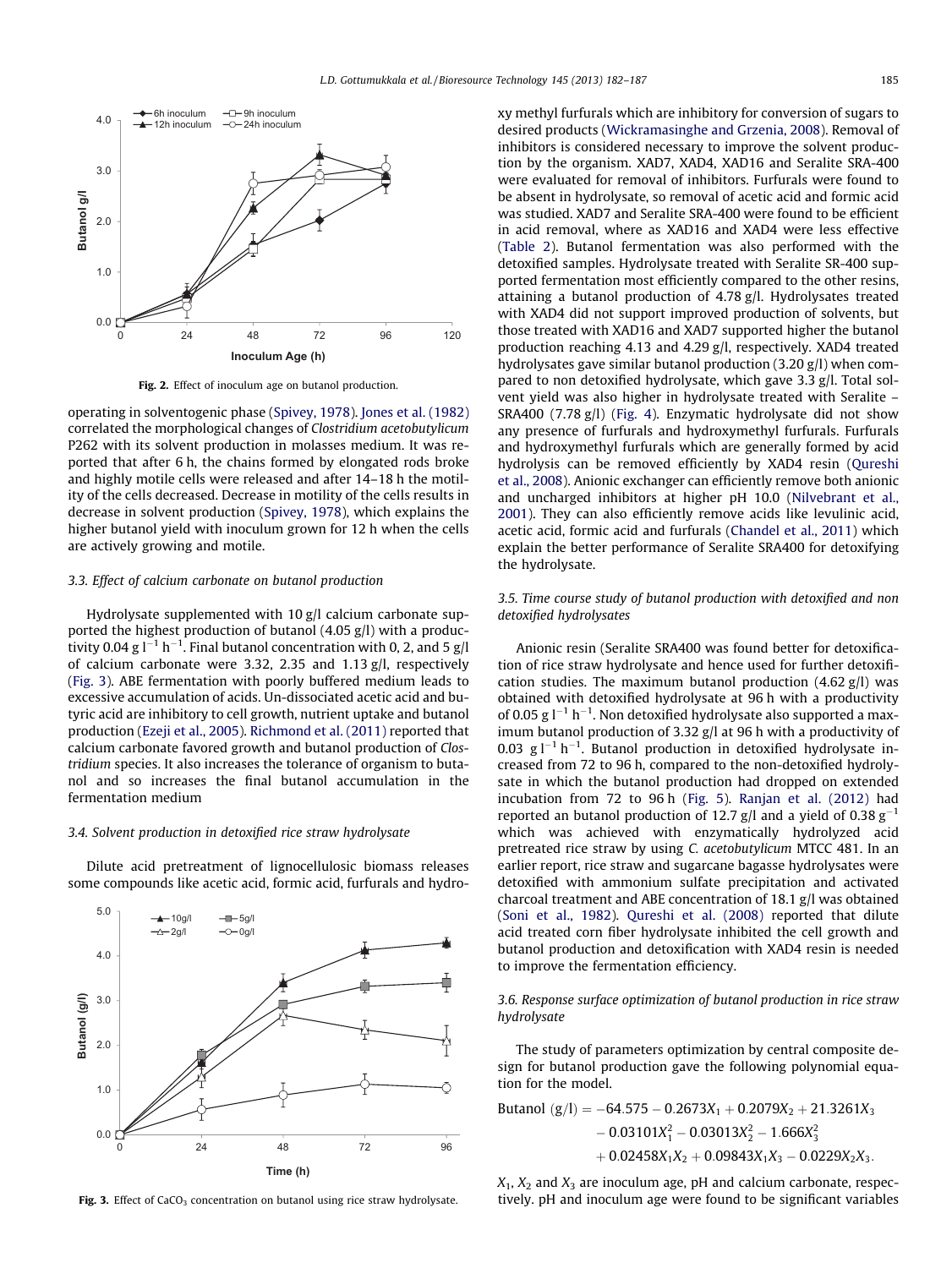#### <span id="page-4-0"></span>Table 2

| Screening of resins for removal of acetic acid and formic acid from rice straw hydrolysate. |  |
|---------------------------------------------------------------------------------------------|--|
|                                                                                             |  |

| Resin            |         | Acetic acid $(g/l)$ |             |         | Formic acid $(g/l)$ | Removal of total acids (%) |       |
|------------------|---------|---------------------|-------------|---------|---------------------|----------------------------|-------|
|                  | Initial | Final               | Removal (%) | Initial | Final               | Removal (%)                |       |
| XAD4             | 3.46    | 1.51                | 56.36       | 7.24    | 4.16                | 42.54                      | 47.01 |
| XAD7             | 3.46    | 0.94                | 72.83       | 7.24    | 3.21                | 55.66                      | 61.21 |
| XAD16            | 3.46    | 1.95                | 43.64       | 7.24    | 2.5                 | 65.47                      | 58.41 |
| Seralite SRA-400 | 3.46    | 1.06                | 69.36       | 7.24    | 3.28                | 54.70                      | 59.44 |



Fig. 4. Comparison of the resins used for hydrolysate detoxification.



Fig. 5. Butanol production in detoxified and non-detoxified hydrolysates.

with P values 0.038 and 0.02, respectively. Design was found to be significant with lack of fit > 0.05 and  $R^2$  – 79.20%. Maximum butanol concentration, 5.52 g/l was obtained with 8% (v/v) inoculum, 3 g/l calcium carbonate and pH 6.8. This is comparable to the solvent production (6.63 g/l) reported by [Qureshi et al. \(2008\)](#page-5-0) in corn fiber hydrolysate by Clostridium beijerinki BA101 with supplementation of minerals and vitamins.

Experimental design matrix and the responses are shown in Table 3. The response surface plot showed interaction between pH and inoculum age (Fig. 6). Maximum response was found with inoculum range 7.5% (v/v) to 8.5% (v/v) and at pH range 6.5–6.7, which is near neutral. Near neutral pH minimizes the chance of acid crash and calcium carbonate contributes for buffering of the medium. Previous study conducted by [Ezeji et al., 2005](#page-5-0) with C. beijerinki BA101 where fermentation was initiated at near neutral pH 6.8 and then allowed to drop to 5 or 5.5 for solventogenesis showed that the culture was able to maintain pH throughout the fermentation without requirement for external pH adjustment.

| nie<br>а<br>. .<br>$\sim$<br>$\sim$ | $\sim$ |  |
|-------------------------------------|--------|--|
|                                     |        |  |

Central composite design matrix for optimization of butanol production.

| Run order      | Pt type      | <b>Blocks</b>  | Inoculum $(\% v/v)$ | CaCO <sub>3</sub><br>(g/l) | pH  | Butanol<br>(g/l) |
|----------------|--------------|----------------|---------------------|----------------------------|-----|------------------|
| 1              | $-1$         | $\overline{2}$ | 6                   | 6.9                        | 6.4 | 4.41             |
| $\overline{2}$ | $-1$         | $\overline{2}$ | 6                   | 2.0                        | 6.4 | 4.91             |
| 3              | $-1$         | $\overline{2}$ | 6                   | 4.5                        | 5.7 | 4.03             |
| 4              | $-1$         | 2              | 2.7                 | 4.5                        | 6.4 | 4.33             |
| 5              | $\mathbf{0}$ | 2              | 6                   | 4.5                        | 6.4 | 5.39             |
| 6              | $-1$         | $\overline{2}$ | 6                   | 4.5                        | 7.0 | 4.23             |
| $\overline{7}$ | $-1$         | $\overline{2}$ | 9.2                 | 4.5                        | 6.4 | 4.69             |
| 8              | $\mathbf{0}$ | $\overline{2}$ | 6                   | 4.5                        | 6.4 | 5.02             |
| 9              | $\mathbf{1}$ | 1              | 4                   | 3                          | 6.8 | 5.05             |
| 10             | $\Omega$     | 1              | 6                   | 4.5                        | 6.4 | 4.8              |
| 11             | $\Omega$     | 1              | 6                   | 4.5                        | 6.4 | 5.05             |
| 12             | 1            | 1              | 4                   | 6                          | 6   | 4.13             |
| 13             | 1            | 1              | $\overline{4}$      | 3                          | 6   | 4.54             |
| 14             | 1            | 1              | 8                   | 6                          | 6.8 | 5.35             |
| 15             | 1            | 1              | 8                   | 3                          | 6   | 4.58             |
| 16             | 1            | 1              | $\overline{4}$      | 6                          | 6.8 | 4.7              |
| 17             | $\Omega$     | 1              | 6                   | 4.5                        | 6.4 | 5.22             |
| 18             | 1            | 1              | 8                   | 6                          | 6   | 4.83             |
| 19             | $\mathbf{0}$ | 1              | 6                   | 4.5                        | 6.4 | 5.01             |
| 20             | 1            | 1              | 8                   | 3                          | 6.8 | 5.52             |



Fig. 6. Contour Plot showing interaction effects of pH and inoculum size on of butanol production.

## 4. Conclusion

Detoxified rice straw hydrolysate supplemented with yeast extract and calcium carbonate supported a butanol yield of 4.46 g/l and a productivity of 0.05  $g l^{-1} h^{-1}$  using Clostridium sporogenes. Though the culture is not considered as an efficient producer of butanol in comparison with commercial strains like C. acetobutylicum, it produced 5.52 g/l of butanol under optimized conditions which is one of the highest reported for the organism on any